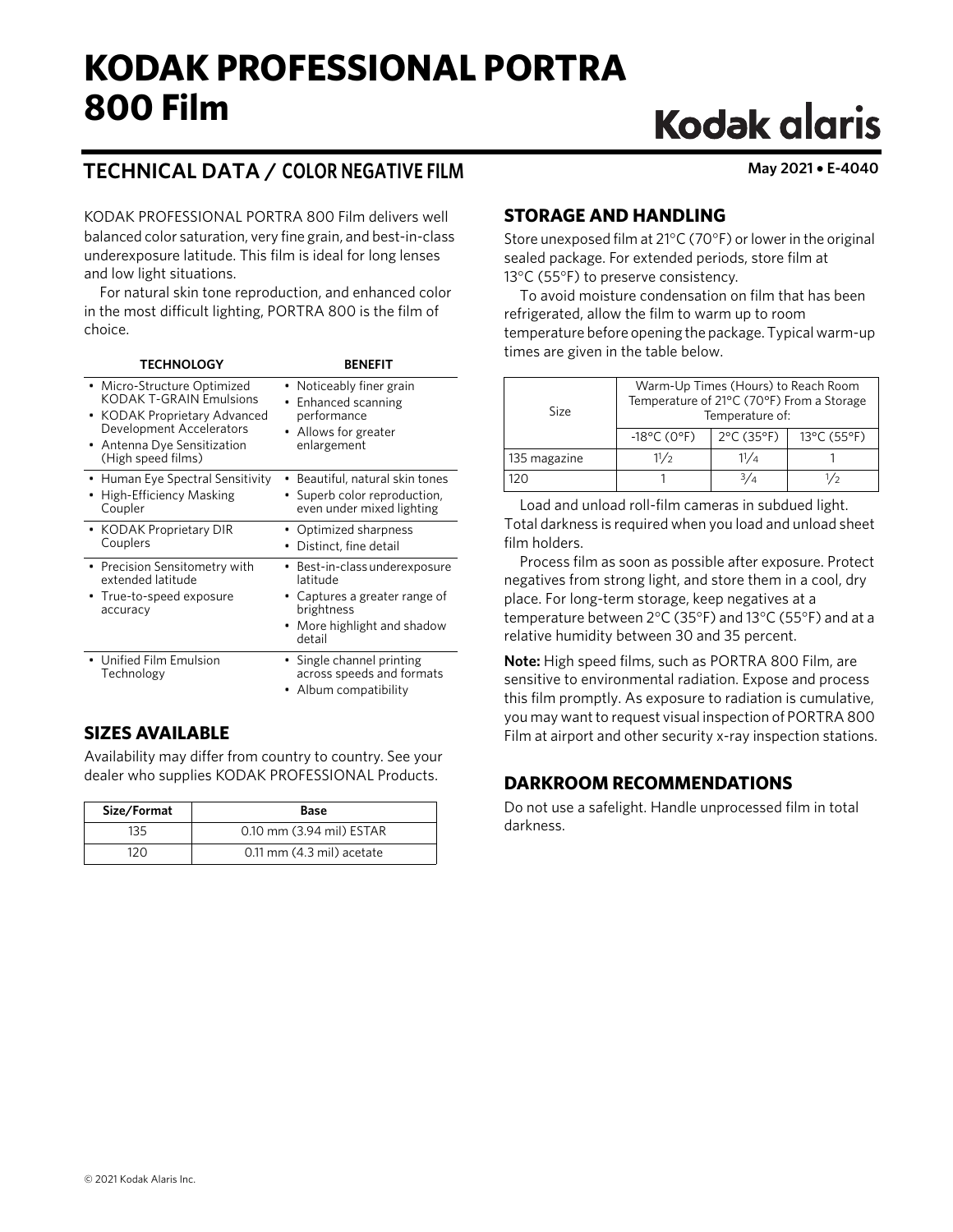## **EXPOSURE**

#### **Film Speed**

Use the speed numbers in the tables below with cameras or meters marked for ISO, ASA, or DIN speeds or exposure indexes (EIs). Do not change the film-speed setting when metering through a filter. Metering through filters may affect light meter accuracy; see your meter or camera manual for specific information. For critical work, make a series of test exposures.

| <b>Light Source</b>             | <b>KODAK WRATTEN</b><br><b>Gelatin Filter*</b> | <b>ISO Speed</b> |
|---------------------------------|------------------------------------------------|------------------|
| Daylight or Electronic<br>Flash | None                                           | 800              |
| Photolamp (3400 K)              | No. 80B                                        | 250              |
| Tungsten (3200 K)               | No. 80A                                        | 200              |

<span id="page-1-3"></span>\* For best results without special printing.

#### **Daylight**

Use the exposures in the table below for average frontlit subjects from 2 hours after sunrise to 2 hours before sunset.

| <b>Lighting Conditions</b>                | <b>Shutter Speed (second)</b><br>and Lens Opening |
|-------------------------------------------|---------------------------------------------------|
| Bright or Hazy Sun on Light Sand          | 1/1000                                            |
| or Snow                                   | f/16                                              |
| Bright or Hazy Sun (Distinct              | 1/500                                             |
| Shadows)                                  | $f/16$ <sup>†</sup>                               |
| Weak, Hazy Sun                            | 1/500                                             |
| (Soft Shadows)                            | f/11                                              |
| Cloudy Bright                             | 1/250                                             |
| (No Shadows)                              | f/11                                              |
| Heavy Overcast or Open Shade <sup>#</sup> | 1/125                                             |

<span id="page-1-0"></span>† Use f/8 for backlit close-up subjects.

<span id="page-1-1"></span>‡ Subject shaded from the sun but lighted by a large area of sky.

#### **Adjustments for Long and Short Exposures**

No filter correction or exposure compensation is required for exposures from 1⁄10,000 second to 1 second. For critical applications with longer exposure times, make tests under your conditions.

#### **Electronic Flash**

Use the appropriate guide number in the table below as starting-point recommendations for your equipment. Select the unit output closest to the number given by your flash manufacturer. Then find the guide number for feet or metres. To determine the lens opening, divide the guide number by the flash-to-subject distance. If negatives are consistently too dense (overexposed), use a higher guide number; if they are too thin (underexposed), use a lower number.

| <b>Unit Output</b><br>$(BCPS)^*$ | <b>Guide Number</b><br>Distances in Feet/Metres |  |
|----------------------------------|-------------------------------------------------|--|
| 350                              | 120/36                                          |  |
| 500                              | 140/42                                          |  |
| 700                              | 170/50                                          |  |
| 1000                             | 200/60                                          |  |
| 1400                             | 240/70                                          |  |
| 2000                             | 280/85                                          |  |
| 2800                             | 340/100                                         |  |
| 4000                             | 400/120                                         |  |
| 5600                             | 470/140                                         |  |
| 8000                             | 560/170                                         |  |

<span id="page-1-2"></span>\* BCPS = beam candlepower seconds

#### **Fluorescent and High-Intensity Discharge Lamps**

Use the color-compensating filters and exposure adjustments in the tables below as starting points to expose PORTRA 800 Film under fluorescent or high-intensity discharge lamps. For critical applications, make a series of test exposures under your actual conditions.

To avoid the brightness and color variations that occur during a single alternating-current cycle, use exposure times of 1⁄60 second or longer with fluorescent lamps; with high-intensity discharge lamps, use exposure times of 1⁄125 second or longer.

| Type of Fluorescent<br>Lamp | <b>KODAK Color</b><br>Compensating<br>Filter(s) | Exposure<br>Adjustment |
|-----------------------------|-------------------------------------------------|------------------------|
| Daylight                    | 40R                                             | $+2/3$ stop            |
| White                       | $20C + 30M$                                     | $+1$ stop              |
| Warm White                  | 40B                                             | +1stop                 |
| Warm White Deluxe           | $30B + 30C$                                     | $+11/3$ stops          |
| Cool White                  | 30M                                             | $+2/3$ stop            |
| Cool White Deluxe           | $10C + 10M$                                     | $+2/3$ stop            |

| <b>High-Intensity Discharge</b><br>Lamp (CCT) | <b>KODAK Color</b><br>Compensating<br>Filter(s) | <b>Exposure</b><br>Adjustment |
|-----------------------------------------------|-------------------------------------------------|-------------------------------|
| High-Pressure Sodium Vapor                    | $70B + 50C$                                     | $+3$ stops                    |
| Metal Halide                                  | $10R + 20M$                                     | $+2/3$ stop                   |
| Mercury Vapor with Phosphor                   | $20R + 20M$                                     | $+2/3$ stop                   |
| Mercury Vapor without<br>Phosphor             | 80R                                             | $+12/3$ stops                 |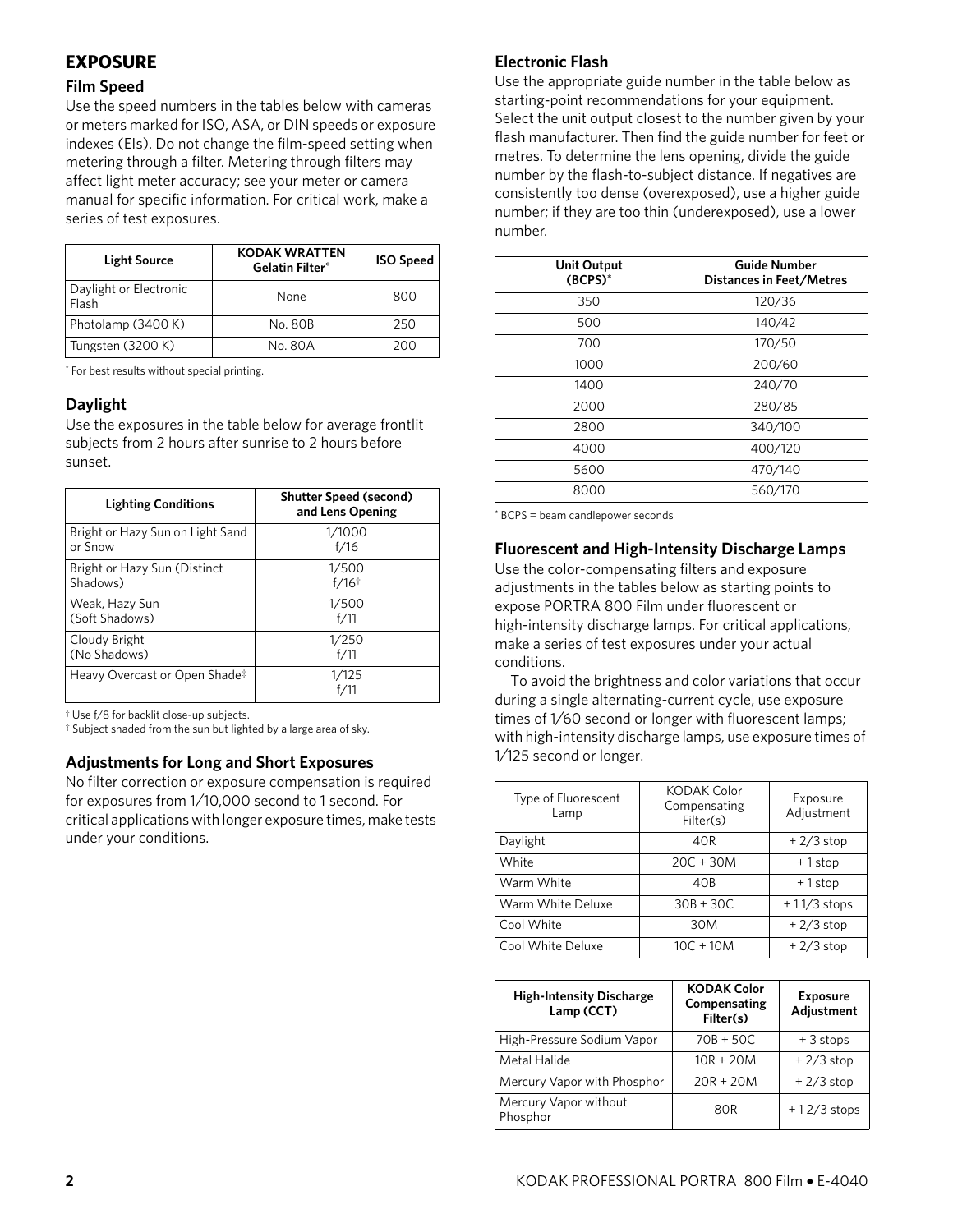## **PROCESSING**

Process PORTRA Films in KODAK FLEXICOLOR Chemicals for Process C-41 using the replenishment and wash rates in the tables below. Note that the developer replenishment rates are starting-point recommendations only and may vary due to the amount of exposure to the film, scene content, and the presence/absence of sprocket holes.

### **Replenishment and Wash Rates**

| <b>Film</b><br><b>Size</b> | <b>KODAK</b><br><b>FLEXICOLOR</b><br><b>Developer</b><br>Replenisher | <b>KODAK</b><br><b>FLEXICOLOR</b><br><b>Developer</b><br>Replenisher<br><b>LORR</b> | <b>KODAK</b><br><b>FLEXICOLOR</b><br>Bleach III.<br>Fixer, and<br><b>Stabilizer</b> | Wash<br>Water*        |
|----------------------------|----------------------------------------------------------------------|-------------------------------------------------------------------------------------|-------------------------------------------------------------------------------------|-----------------------|
| 135                        | 1400 mL/m <sup>2</sup>                                               | 700 mL/m <sup>2</sup>                                                               | 861 mL/m <sup>2</sup>                                                               | 31 L/m <sup>2</sup>   |
|                            | 130 mL/ft <sup>2</sup>                                               | 65 mL/ft <sup>2</sup>                                                               | 80 mL/ft <sup>2</sup>                                                               | 2.9 L/ft <sup>2</sup> |
| 120                        | 1400 mL/m <sup>2</sup>                                               | 700 mL/m <sup>2</sup>                                                               | 1023 mL/m <sup>2</sup>                                                              | 31 L/m <sup>2</sup>   |
|                            | 130 mL/ft <sup>2</sup>                                               | 65 mL/ft <sup>2</sup>                                                               | 95 mL/ft <sup>2</sup>                                                               | 2.9 L/ft <sup>2</sup> |

<span id="page-2-0"></span>\* Rates are for first wash and a two-stage countercurrent final wash. Double these rates for a single stage final wash.

## **JUDGING NEGATIVE EXPOSURES**

You can check the exposure level with a suitable electronic densitometer equipped with a filter such as a KODAK WRATTEN Gelatin Filter No. 92 or the red filter for Status M densitometry. Depending on the subject and the light source used for exposure, a normally exposed and processed color negative measured through the red filter should have the approximate densities listed below.

Because of the extreme range in skin color, use these red density values for a normally lit forehead only as a guide. For best results, use a KODAK Gray Card (gray side).

|                                                                                                                               | <b>Density Reading</b>       |                              |                              |  |
|-------------------------------------------------------------------------------------------------------------------------------|------------------------------|------------------------------|------------------------------|--|
| Area Measured                                                                                                                 | <b>EI 800</b>                | EI 1600<br>(Push 1)          | EI 3200<br>(Push 2)          |  |
| <b>KODAK Gray Card</b><br>(gray side) receiving<br>same illumination as<br>subject                                            | 0.75 to 0.95                 | $0.85$ to $1.05$             | $0.95$ to $1.15$             |  |
| Lightest step (darkest<br>in the negative) of a<br><b>KODAK Paper Gray</b><br>Scale receiving same<br>illumination as subject | 1.00 to 1.20                 | 1.20 to 1.40                 | 1.40 to 1.60                 |  |
| Highest diffuse density<br>on normally lighted<br>forehead<br>-light complexion<br>-dark complexion                           | 0.95 to 1.25<br>0.75 to 1.10 | 1.10 to 1.40<br>0.90 to 1.25 | 1.25 to 1.55<br>1.00 to 1.35 |  |

## **RETOUCHING**

You can retouch the sheet and 120 size on both the base side and the emulsion side. Retouch only the emulsion side on the 135 size.

## **PRINTING NEGATIVES**

This film is optimized for printing to  $-$ KODAK PROFESSIONAL ENDURA Premier Paper

KODAK PROFESSIONAL ENDURA Premier Metallic Paper

KODAK PROFESSIONAL ENDURA Transparency Display Material

KODAK PROFESSIONAL ENDURA Clear Display Material

## **SCANNING NEGATIVES**

You can easily scan PORTRA 800 Film negatives with a variety of linear-array-CCD, area-array-CCD, and PMT film scanners. You can scan negatives on desktop scanners as well as high-end drum scanners.

## **IMAGE STRUCTURE**

#### **Print Grain Index**

The Print Grain Index number refers to a method of defining graininess in a print made with diffuse-printing illumination. It replaces rms granularity and has a different scale which cannot be compared to rms granularity.

- The method uses a uniform perceptual scale, with a change of four units equaling a just noticeable difference in graininess to 90 percent of observers.
- A Print Grain Index rating of 25 on the scale represents the approximate visual threshold for graininess. A higher number indicates an increase in the amount of graininess observed.
- The standardized inspection (print-to-viewer) distance for all print sizes is 14 inches, the typical viewing distance for a 4 x 6-inch print.
- In practice, larger prints will likely be viewed from distances greater than 14 inches, which reduces apparent graininess.
- Print Grain Index numbers may not represent graininess observed from more specular printing illuminants, such as condenser enlargers.

#### **Negative Size: 24 x 36 mm (Size 135)**

| <b>Print Size in inches</b> | 4x6  | 8x10 | 16x20 |
|-----------------------------|------|------|-------|
| Magnification               | 4.4X | 8.8X | 17.8X |
| <b>Print Grain Index</b>    | 48   | 70   | 99    |

#### **Negative Size: 6 x 6 cm (Size 120)**

| <b>Print Size in inches</b> | 4x6  | 8x10 | 16x20 |
|-----------------------------|------|------|-------|
| Magnification               | 2.6X | 4.4X | 8.8X  |
| <b>Print Grain Index</b>    | 36   | 48   |       |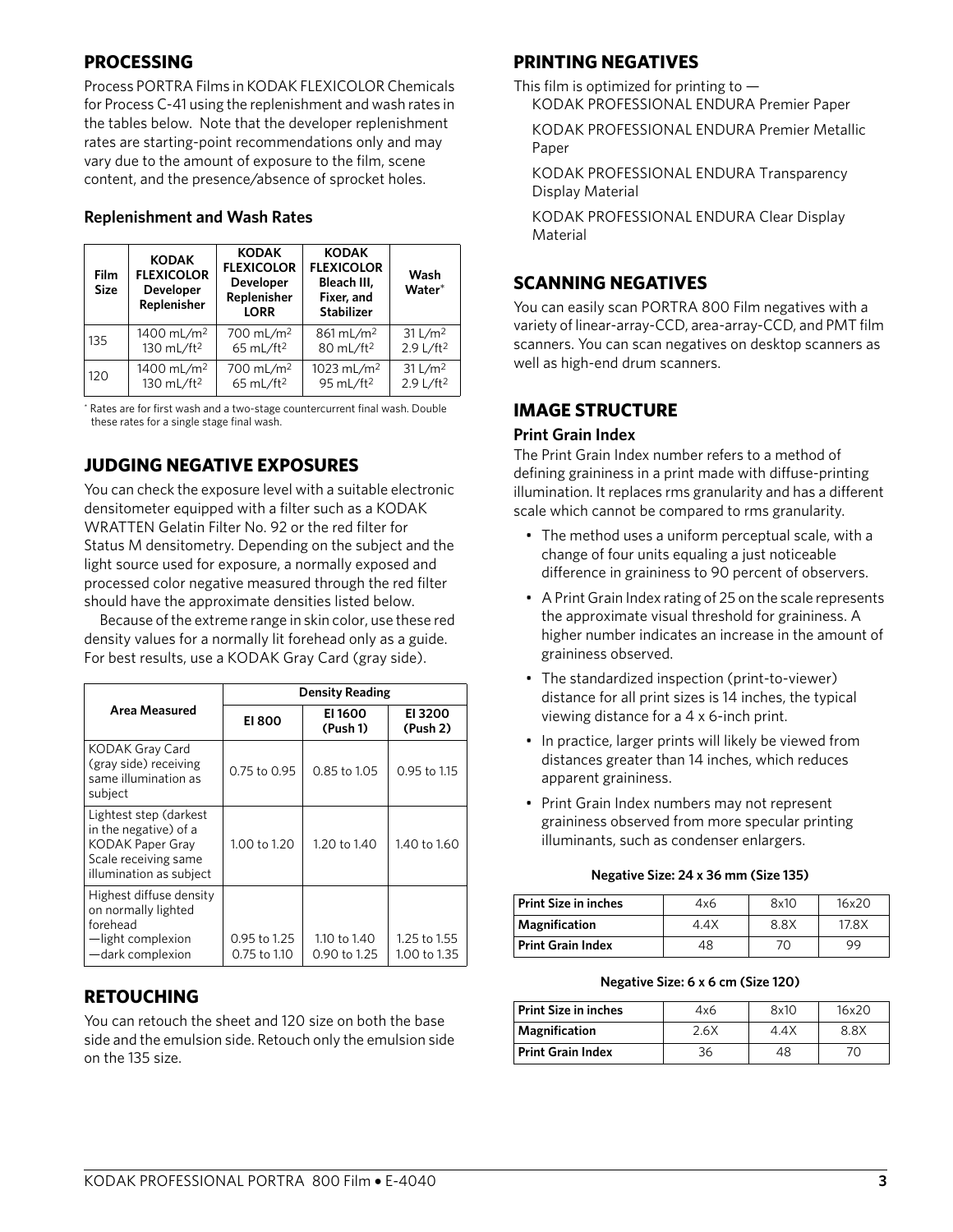#### **CURVES**





#### **Characteristic Curves, EI 3200 (Push 2)**